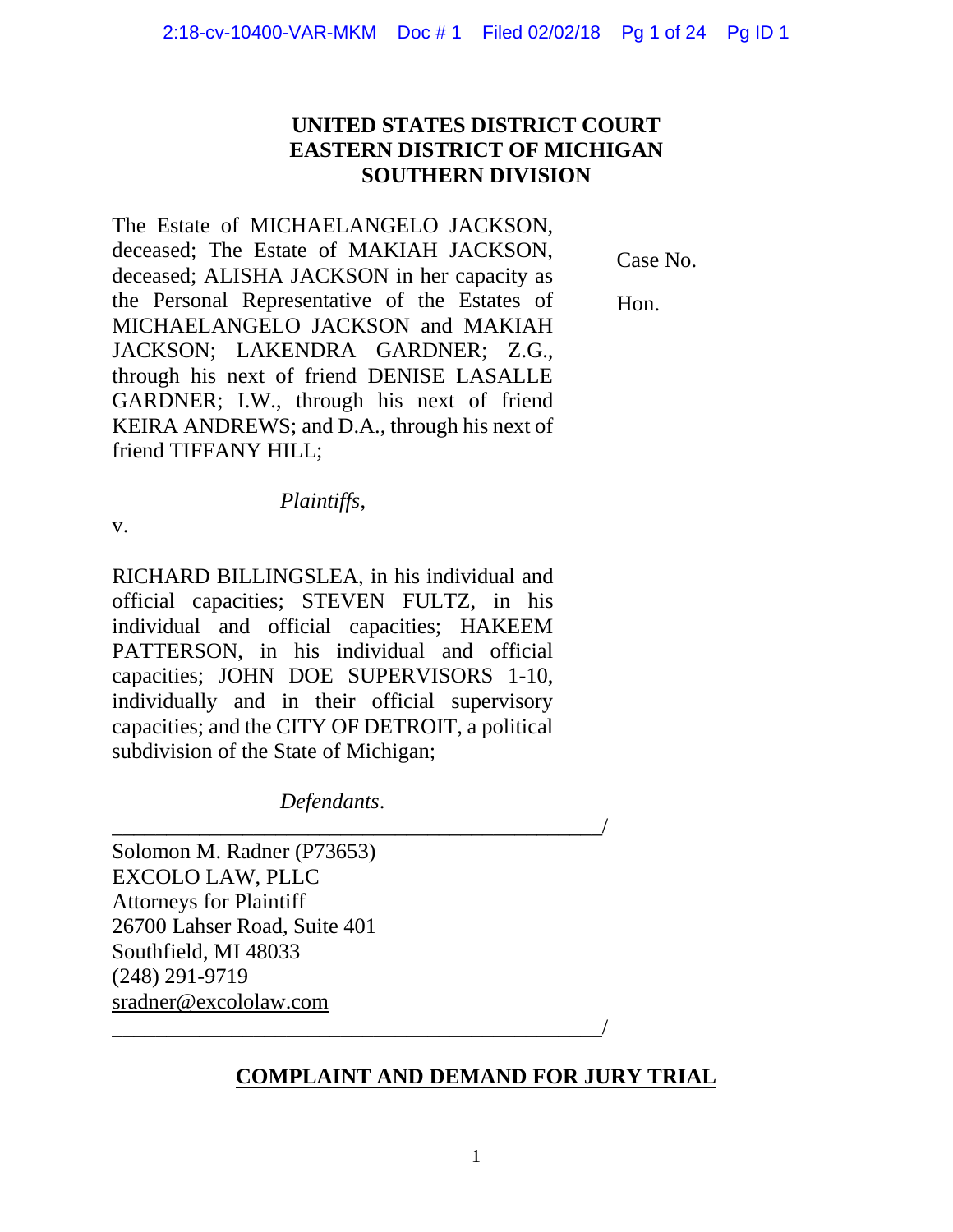NOW COME the Plaintiffs, the Estate of MICHAELANGELO JACKSON, deceased; the Estate of MAKIAH JACKSON, deceased; ALISHA JACKSON in her capacity as the Personal Representative of the Estates of MICHAELANGELO JACKSON and MAKIAH JACKSON; LAKENDRA GARDNER; Z.G., through his next of friend DENISE LASALLE GARDNER; I.W., through his next of friend KEIRA ANDREWS; and D.A., through his next of friend TIFFANY HILL, by and through their attorneys, SOLOMON M. RADNER and EXCOLO LAW, PLLC, and file their Complaint against the Defendants in this civil action, stating unto this court as follows:

- 1. This is an action for damages brought pursuant to 42 U.S.C. §§ 1983 and 1988, and the Fourth and Fourteenth Amendments to the United States Constitution against Defendants, RICHARD BILLINGSLEA ("BILLINGSLEA"), in his individual and official capacities; STEVEN FULTZ ("FULTZ"), in his individual and official capacities; HAKEEM PATTERSON ("PATTERSON"), in his individual and official capacities; JOHN DOE SUPERVISORS 1-10, in their individual and official capacities; and the CITY OF DETROIT, a municipal corporation.
- 2. This Court has original jurisdiction over Plaintiffs' claims presented in this Complaint based upon the laws of the United States pursuant to 28 U.S.C. §§ 1331 and 1343.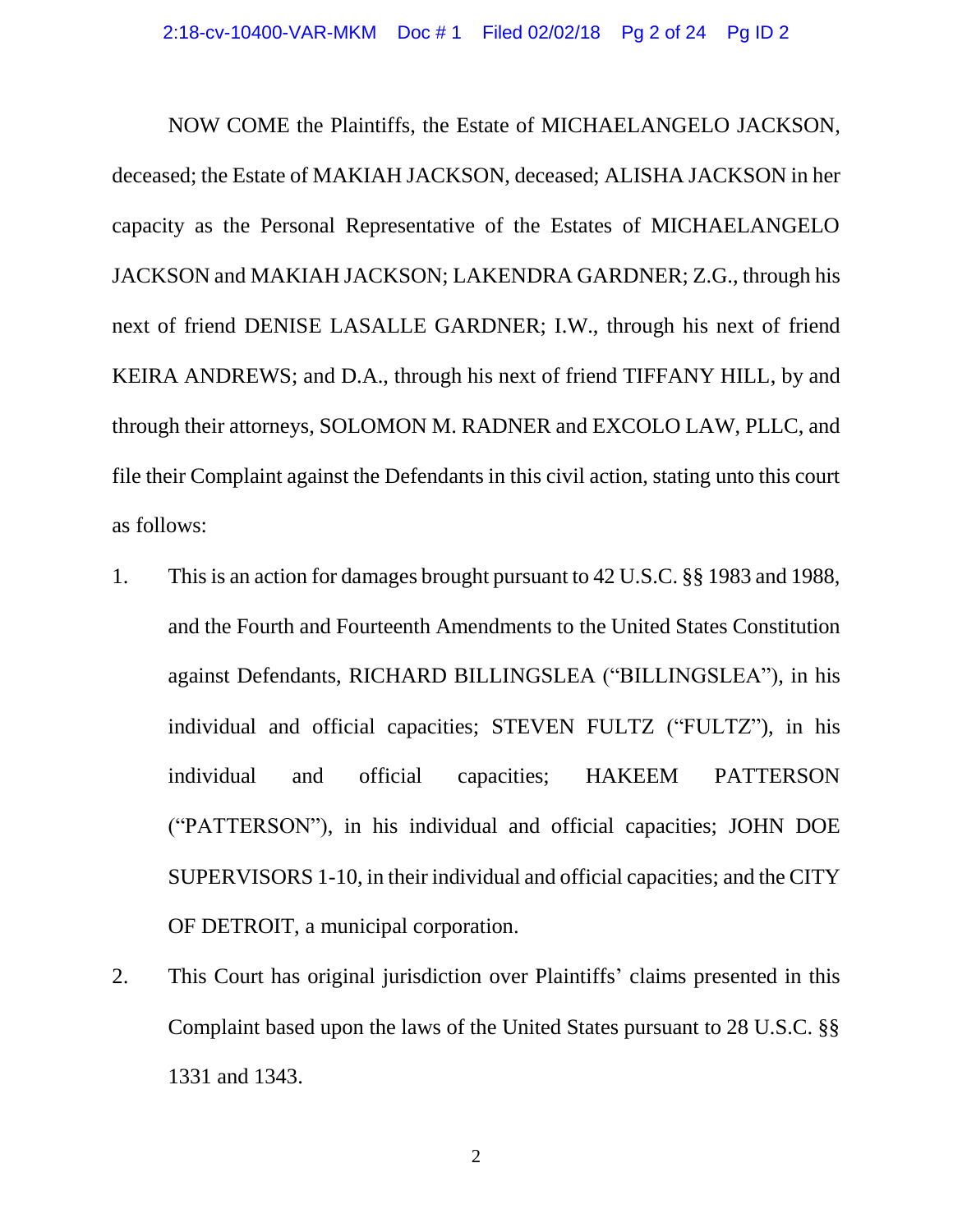- 3. The amount in controversy exceeds Seventy-Five Thousand (\$75,000.00) Dollars, excluding interest, costs and attorney fees.
- 4. The unlawful actions alleged in this Complaint took place within the jurisdiction of the United States District Court for the Eastern District of Michigan.
- 5. Venue is appropriate in the Eastern District of Michigan pursuant to 28 U.S.C. § 1391(b) and based on the situs of the incident, which occurred in the CITY OF DETROIT.
- 6. At all pertinent times Plaintiffs, the Estate of MICHAELANGELO JACKSON, deceased; the Estate of MAKIAH JACKSON, deceased; ALISHA JACKSON, in her capacity as the Personal Representative of the Estates of MICHAELANGELO JACKSON and MAKIAH JACKSON; LAKENDRA GARDNER; Z.G., through his next of friend DENISE LASALLE GARDNER; I.W., through his next of friend KEIRA ANDREWS; and D.A., through his next of friend TIFFANY HILL, were all United States citizens.
- 7. At all pertinent times, Defendants, RICHARD BILLINGSLEA, STEVEN FULTZ, and HAKEEM PATTERSON, were employed as officers by the Detroit Police Department ("DPD"), a department of the CITY OF DETROIT ("DETROIT"), and were acting under color of law.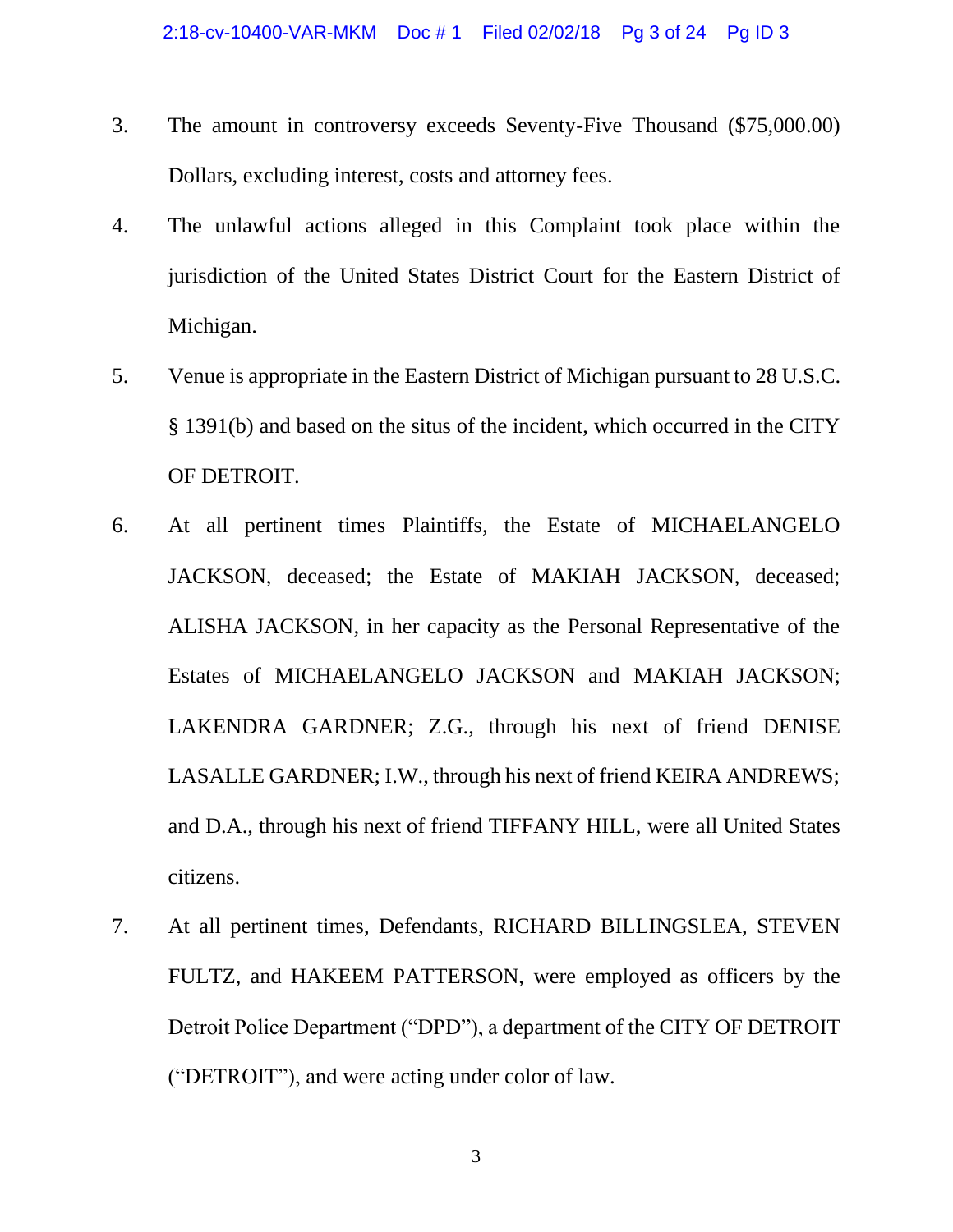- 8. At all pertinent times, DETROIT was a municipal corporation formed under the laws of the State of Michigan, and was the employer of BILLINGSLEA, FULTZ, and PATTERSON.
- 9. Defendant DETROIT is a governmental entity in the State of Michigan and operates the DPD. Defendant DETROIT is responsible for the policies, practices, customs, and procedures of the DPD, for the training and supervision of the police officers of the DPD, including the training and supervision of the individually named Defendant Officers, and for those acts committed pursuant to the training, supervision, policies, practices, customs, and procedures that deprived Plaintiffs of their fundamental constitutional rights as set forth in this Complaint.
- 10. The individual Defendants named in this Complaint will herein be referred to as the individually named Defendant Officers. Upon information and belief, all the individually named Defendant Officers are citizens of the United States and are DPD police officers. Furthermore, at all times relevant to this action these Defendants were acting under the color of law and were acting within the course and scope of their employment with DETROIT.
- 11. Defendants JOHN DOE SUPERVISORS 1-10, are the individuals tasked with supervising each of the Defendant Officers named herein, and will be referred to as "Defendant Supervisors." Upon information and belief, all of the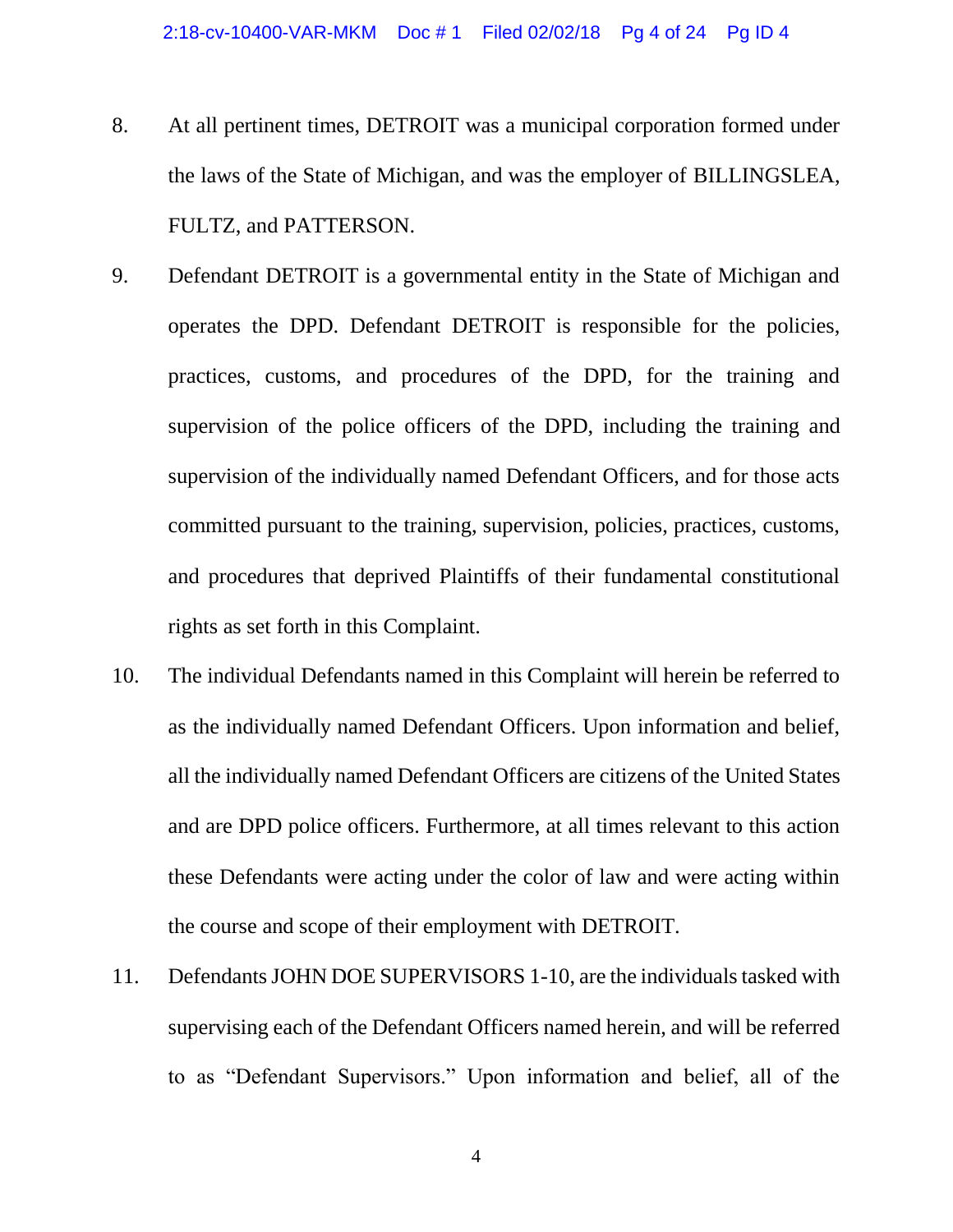Defendant Supervisors are citizens of the United States. Furthermore, at all times relevant to this action these Defendants were acting under the color of law and were acting within the course and scope of their employment with DETROIT and the DPD. As the Chief of Police and related supervisors, Defendant Supervisors were responsible for establishing and enforcing constitutionally permissible duties, conduct, and discipline of officers and other employees of the DPD.

#### **GENERAL ALLEGATIONS**

- 12. On June 24, 2015, MAKIAH JACKSON, three-years-old, and her brother MICHAELANGELO JACKSON, six-years-old, were playing in the front yard of their home in the Nottingham neighborhood of Detroit. At this time, Z.G., eight-years-old; LAKENDRA HILL, twenty-three years old; I.W., fiveyears-old; and D.A., three-years-old, were playing at the side of a home nearly a full block away from the Jackson children.
- 13. Meanwhile, Defendant Officers, who made up the Special Operations Scout 5-36 crew, were patrolling Detroit's east side in a fully marked police cruiser.
- 14. Despite being "Special Operations Scouts," Defendant Officers' vehicle allegedly did not have a functioning dashboard video camera.
- 15. Defendant Officers approached the corner of Chatsworth and Munich when they observed a red Camaro vehicle with two occupants going westbound on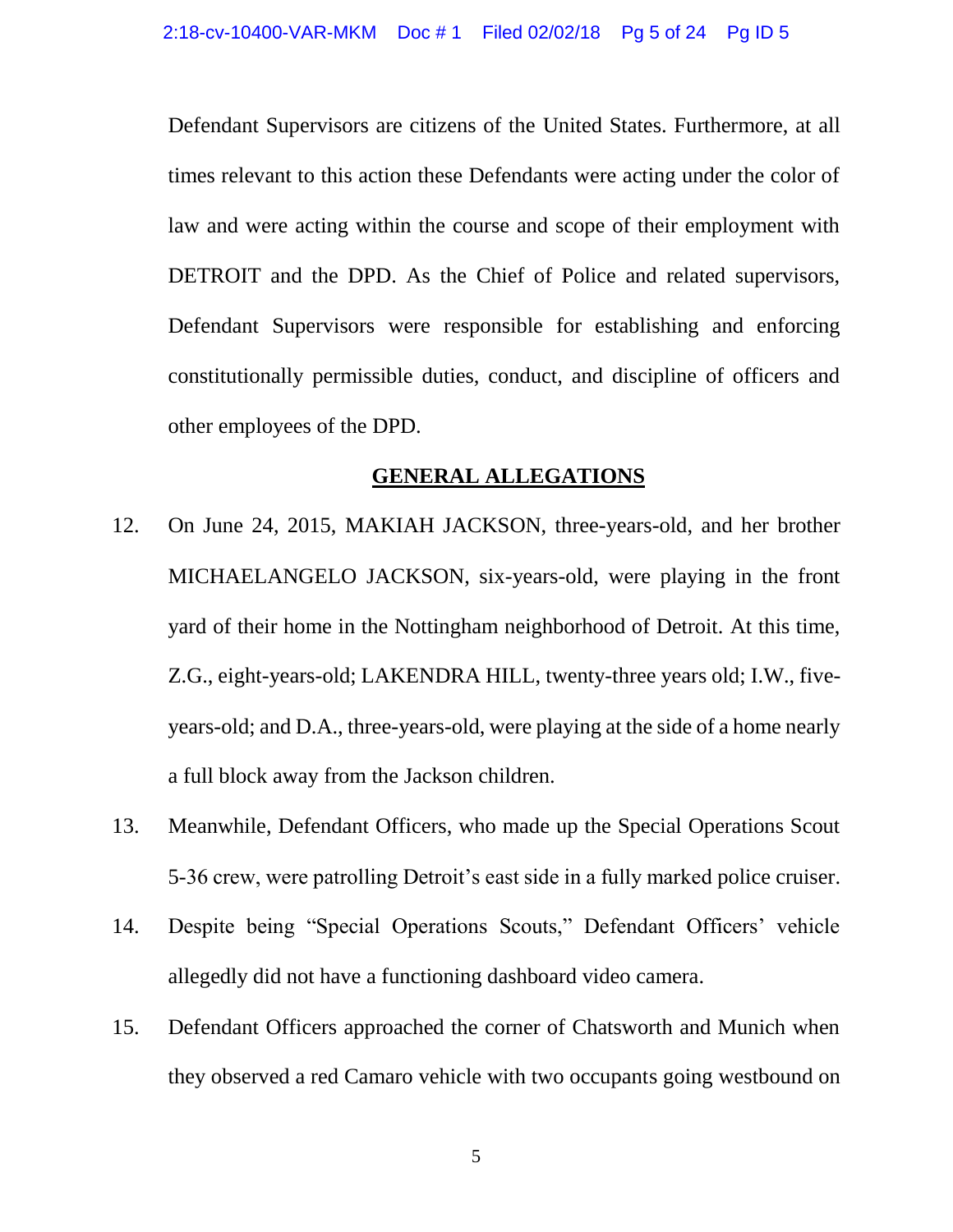Munich while traveling at a slow rate of speed.

- 16. Defendant FULTZ allegedly witnessed one of the vehicle occupants brandishing a black, semiautomatic handgun, which he immediately reported to Defendant BILLINGSLEA, the police cruiser's driver.
- 17. The red Camaro then allegedly took off at a high rate of speed, which prompted Defendant Officers to allegedly activate the police cruiser's lights and sirens.
- 18. According to Defendant Officers, they pursued the red Camaro after it took off at a high speed and after they activated the police cruiser's lights and sirens. Defendant Officers estimated the red Camaro was traveling at over 100 miles per hour ("mph"). Data collected from the red Camaro's vehicle computer confirmed that the vehicle was traveling over 100mph.
- 19. Defendant BILLINGSLEA reported that he continued to pursue the red Camaro until Defendant Officers lost sight of the vehicle and slowed down to terminate the chase as they approached E. Warren Ave.
- 20. Defendant Officers' reported distance from the red Camaro is inconsistent with eye-witness testimony which reported Defendant Officers trailing the red Camaro by only a few hundred feet.
- 21. Upon information and belief, Defendant Officers maintained their short distance as they chased the red Camaro into the heavily populated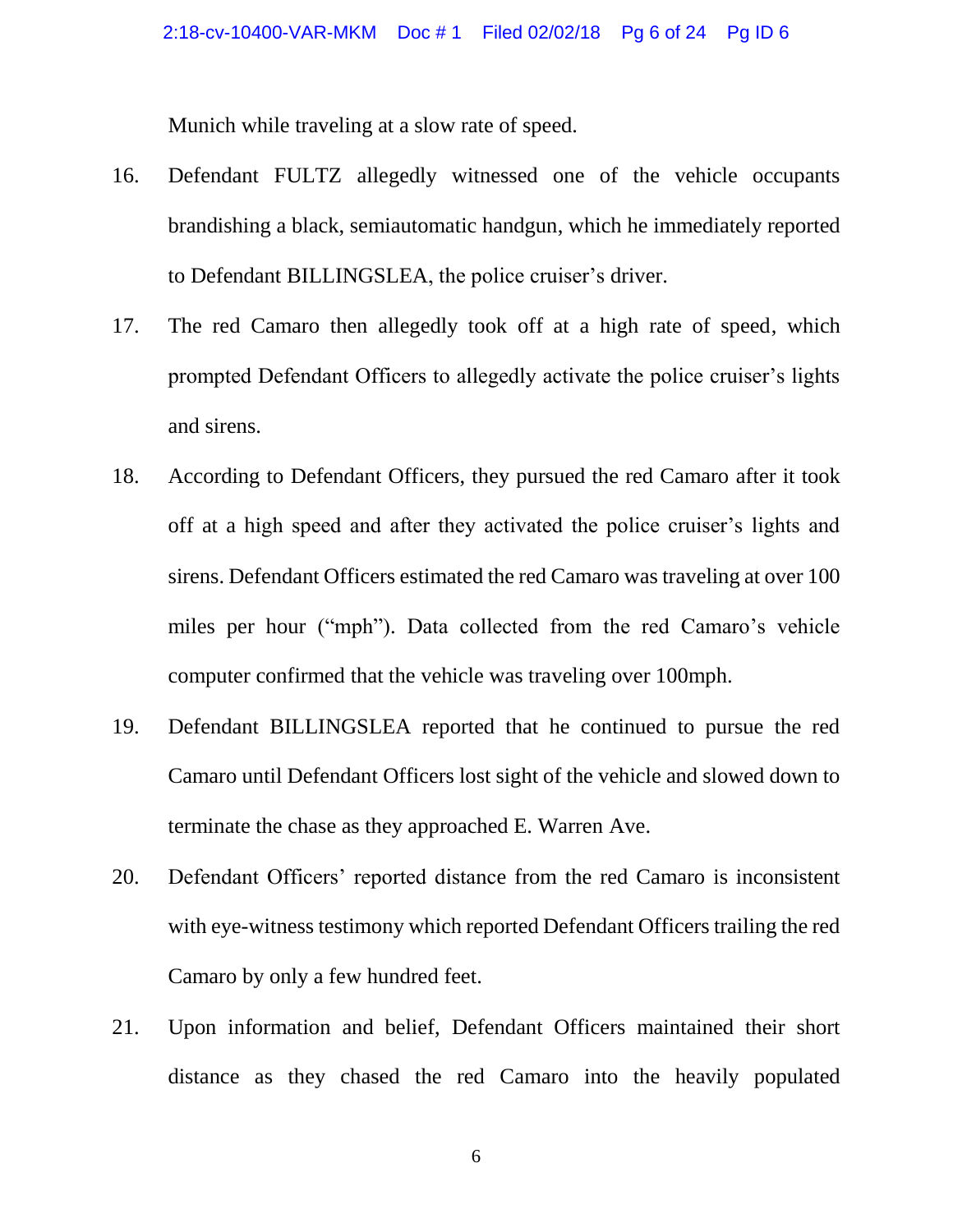neighborhood of Nottingham.

- 22. Defendant FULTZ allegedly tried to notify police dispatch, via department radio, to advise that they were terminating the chase. However, dispatch audio obtained from the chase makes no mention of terminating the chase.
- 23. Additional eye-witness testimony suggests the Defendant Officers were so close to the red Camaro, which was traveling over 100 miles per hour through the Nottingham neighborhood, that Defendant Officers' police cruiser bumped the rear of the red Camaro and caused it to spin out of control.
- 24. Defendant Officers seemed to have attempted an official DPD maneuver called a "Precision Immobilization Technique," which forces a fleeing vehicle to abruptly turn sideways – causing the driver to lose control and come to a stop. However, using such an immobilization technique in a densely populated residential neighborhood while travelling over 100mph poses several inherent safety hazards.
- 25. As a direct and proximate result of Defendant Officers' deliberate indifference to the risk their pursuit posed to the public, the Camaro was successfully stopped – only to spin out of control and strike Plaintiffs MICHAELANGELO JACKSON and MAKIAH JACKSON.
- 26. The red Camaro continued to spinout of control after striking, and killing, MAKIAH JACKSON and MICHAELANGELO JACKSON.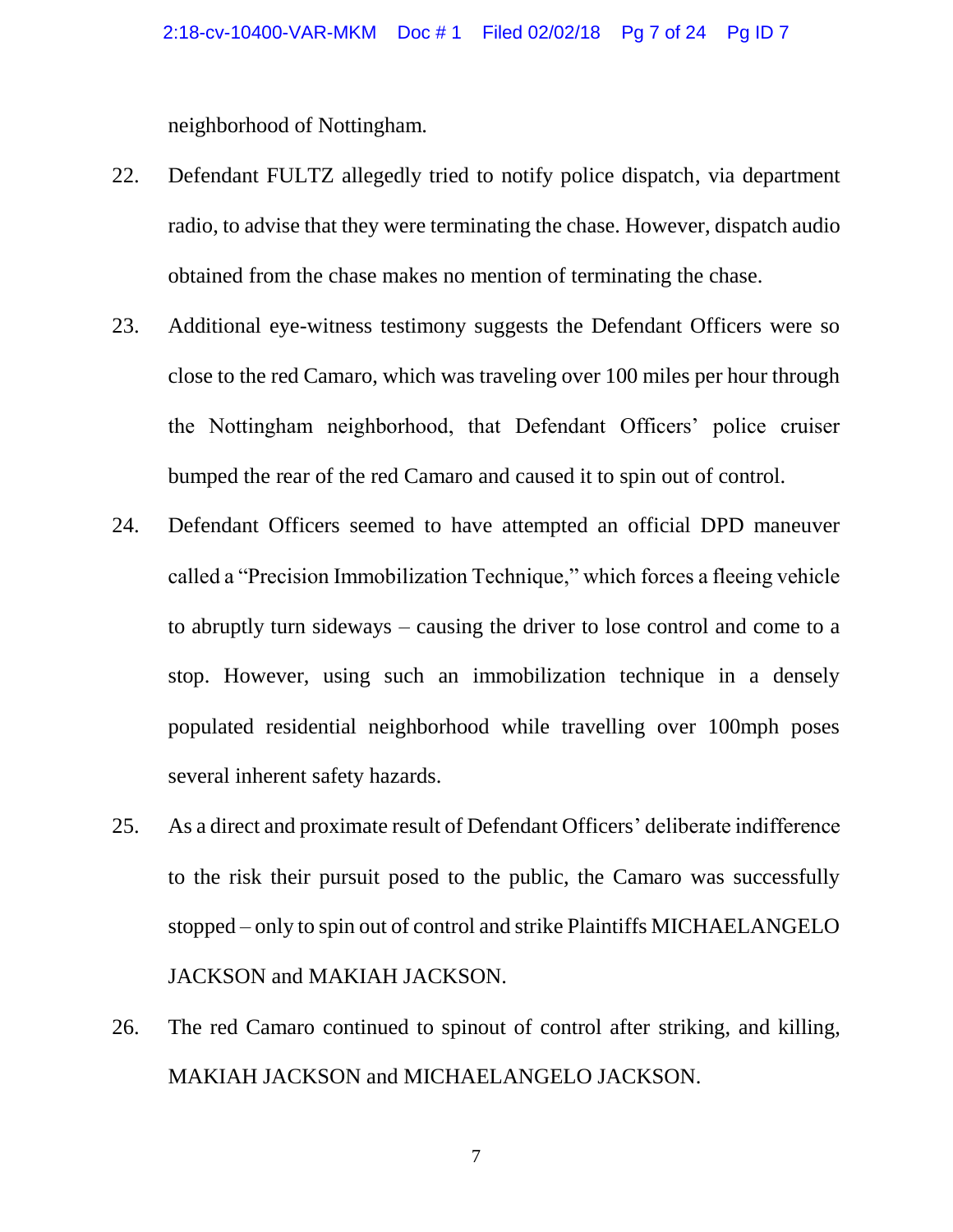- 27. The red Camaro continued to careen down the street until striking a minivan nearly a block away.
- 28. On the other side of the minivan were Plaintiffs Z.G., LAKENDRA HILL, I. W., and D.A..
- 29. The red Camaro impacted the minivan with such force that it pushed the minivan into Plaintiffs Z.G., LAKENDRA HILL, I. W., and D.A., inflicting serious injuries upon each of them.
- 30. Z.G. was so severely injured that he was flown to a hospital in Ann Arbor after his lungs had collapsed.
- 31. Defendants BILLINGSLEA and PATTERSON then chased the Camaro's driver through backyards and fields until eventually catching him four blocks away. After catching the suspect, the gun which Defendant FULTZ reported seeing – and which caused the police chase – was not found.
- 32. Defendant Officers, as sworn police officers, had taken an oath, the Law Enforcement Code of Ethics, that stated, in pertinent part: "*As a sworn police officer, my fundamental duty is to serve the community; to safeguard lives and property; to protect the innocent against deception, the weak against oppression or intimidation and the peaceful against violence or disorder; and to respect the constitutional rights of all to liberty, equality and justice.*"
- 33. Defendant Officers conduct proved inconsistent with the Law Enforcement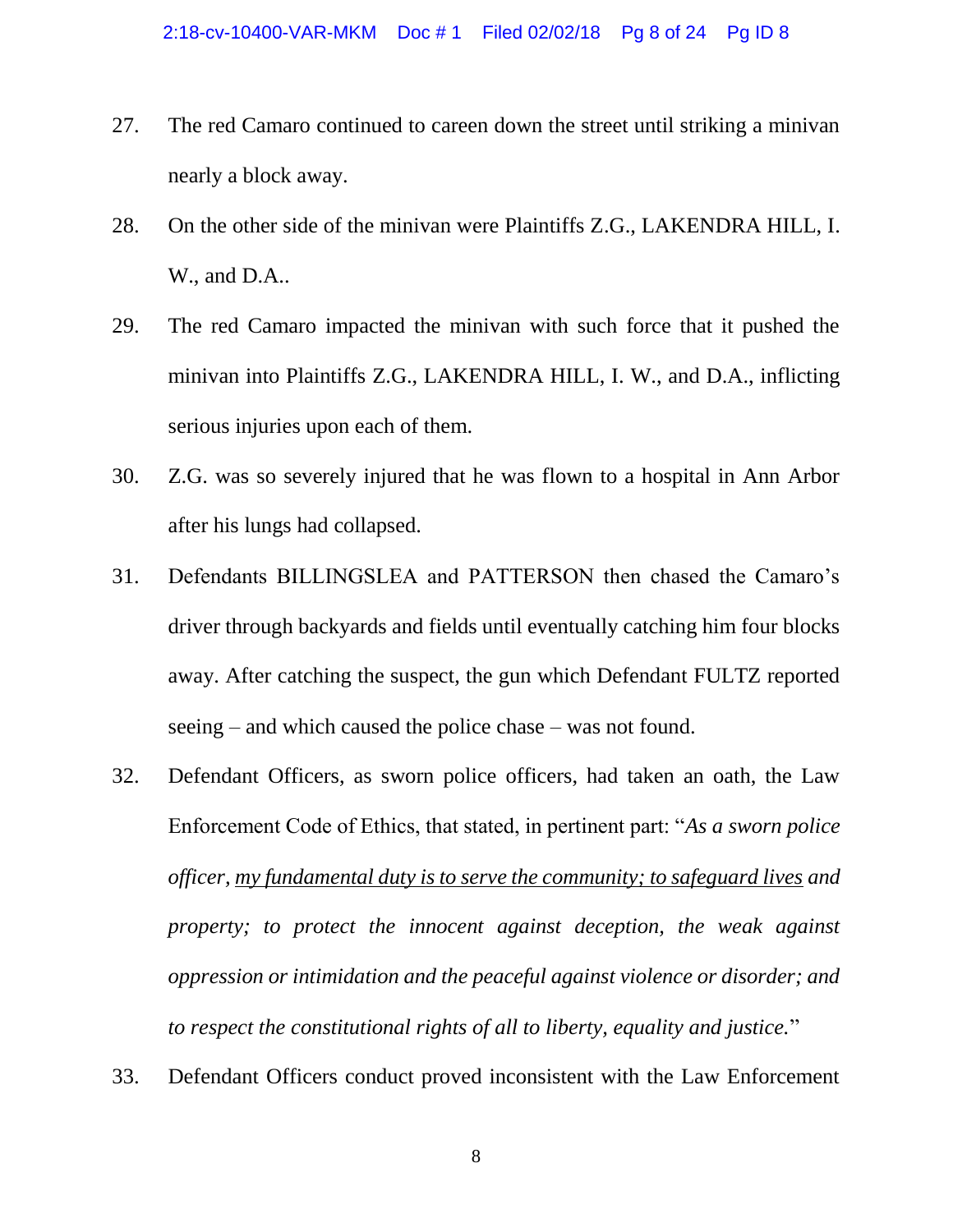Code of Ethics, as their deliberate indifference to Plaintiffs MICHAELANGELO JACKSON and MAKIAH JACKSON's constitutional rights proximately caused their tragic and untimely deaths.

- 34. Defendant Officers' deliberate indifference to Plaintiffs Z.G., LAKENDRA HILL, I. W., and D.A., proximately caused their critical injuries.
- 35. Defendant Officers, unreasonably and unlawfully pursued the red Camaro at highly unreasonable and dangerous speeds through a densely populated residential neighborhood.
- 36. Regarding police pursuits, DPD policy states that: "*Members involved in a pursuit must question whether the seriousness of the violation warrants continuation of the pursuit. A pursuit shall be discontinued when, in the judgment of the primary unit, there is a clear and present danger to the public which outweighs the need for immediate apprehension of the violator.*" Further, DPD vehicle pursuit policy further states that: "*Officers must keep in mind that a vehicle pursuit has the same potential for serious injury or death as the use of fatal force … Officers must place the protection of human life above all other considerations.*"
- 37. In reckless and/or deliberate disregard to DPD pursuit policy, the Defendant Officers pursued the red Camaro through a densely populated residential neighborhood at high speeds, thereby causing the Camaro to spin out of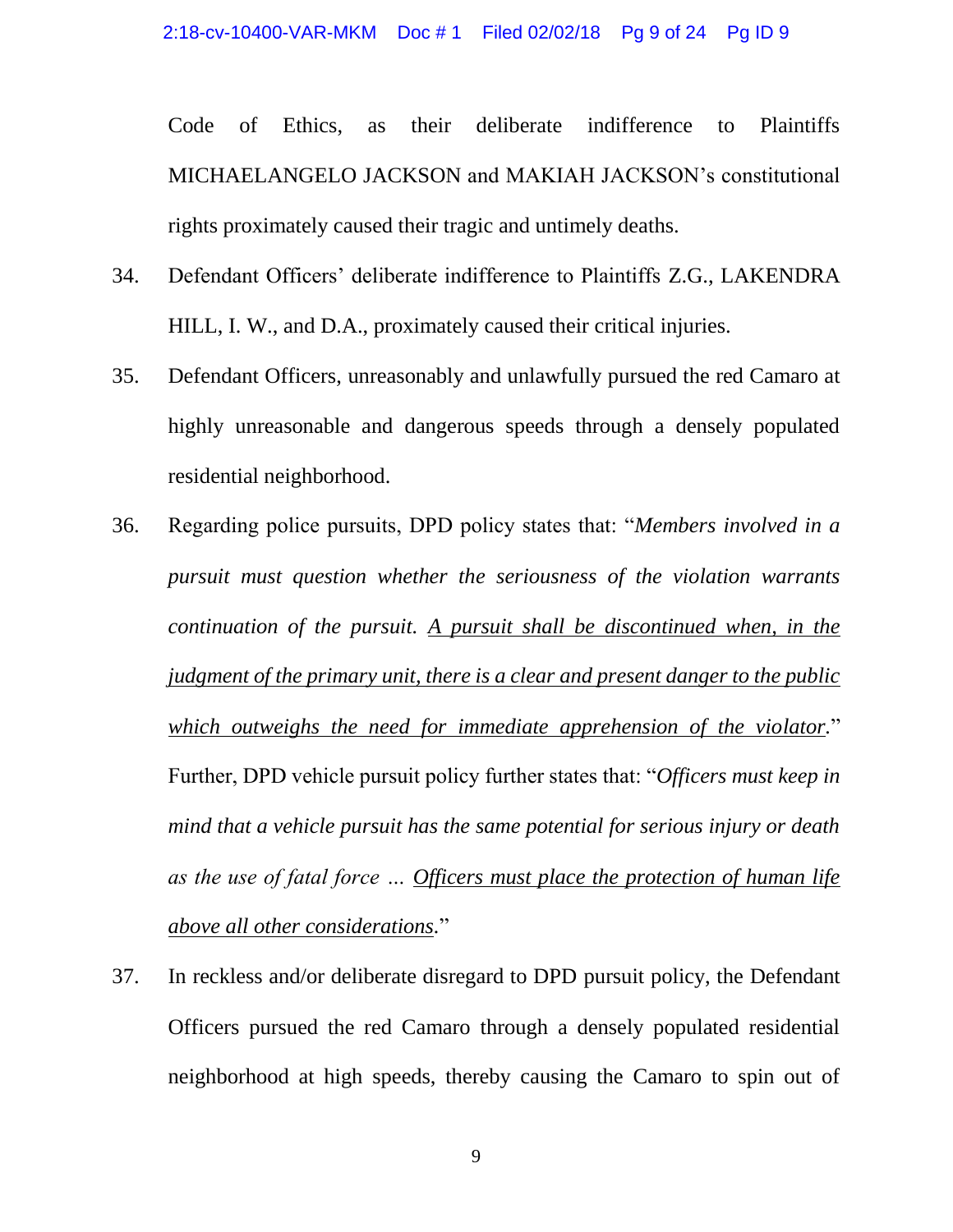control and proximately and/or directly causing Plaintiffs' injuries and deaths.

- 38. Had Defendant Officers discontinued their pursuit, Plaintiffs MICHAELANGELO JACKSON and MAKIAH JACKSON would not have died.
- 39. Had Defendant Officers discontinued their pursuit, Plaintiffs Z.G., LAKENDRA HILL, I. W., and D.A., would not have suffered critical injuries.

### **COUNT I VIOLATION OF CIVIL RIGHTS UNDER 42 U.S.C. § 1983 (MUNICIPAL LIABILITY)**

#### **(Against the City of Detroit)**

- 40. Plaintiffs incorporate herein all the prior allegations.
- 41. The conduct of DETROIT and the DPD violated 42 U.S.C. § 1983.
- 42. DETROIT and the DPD had an obligation to train its police officers, Defendant Officers, regarding the constitutional rights of citizens to due process, how those rights are protected, and how those rights are violated.
- 43. DETROIT and the DPD had an obligation to supervise their police officers to ensure that the constitutional rights of citizens were not violated.
- 44. DETROIT and the DPD had an obligation to train their police officers regarding proper dealing with individuals during vehicle pursuits.
- 45. DETROIT and the DPD failed to comply with those obligations and had a custom or policy of acting with deliberate indifference to violations of the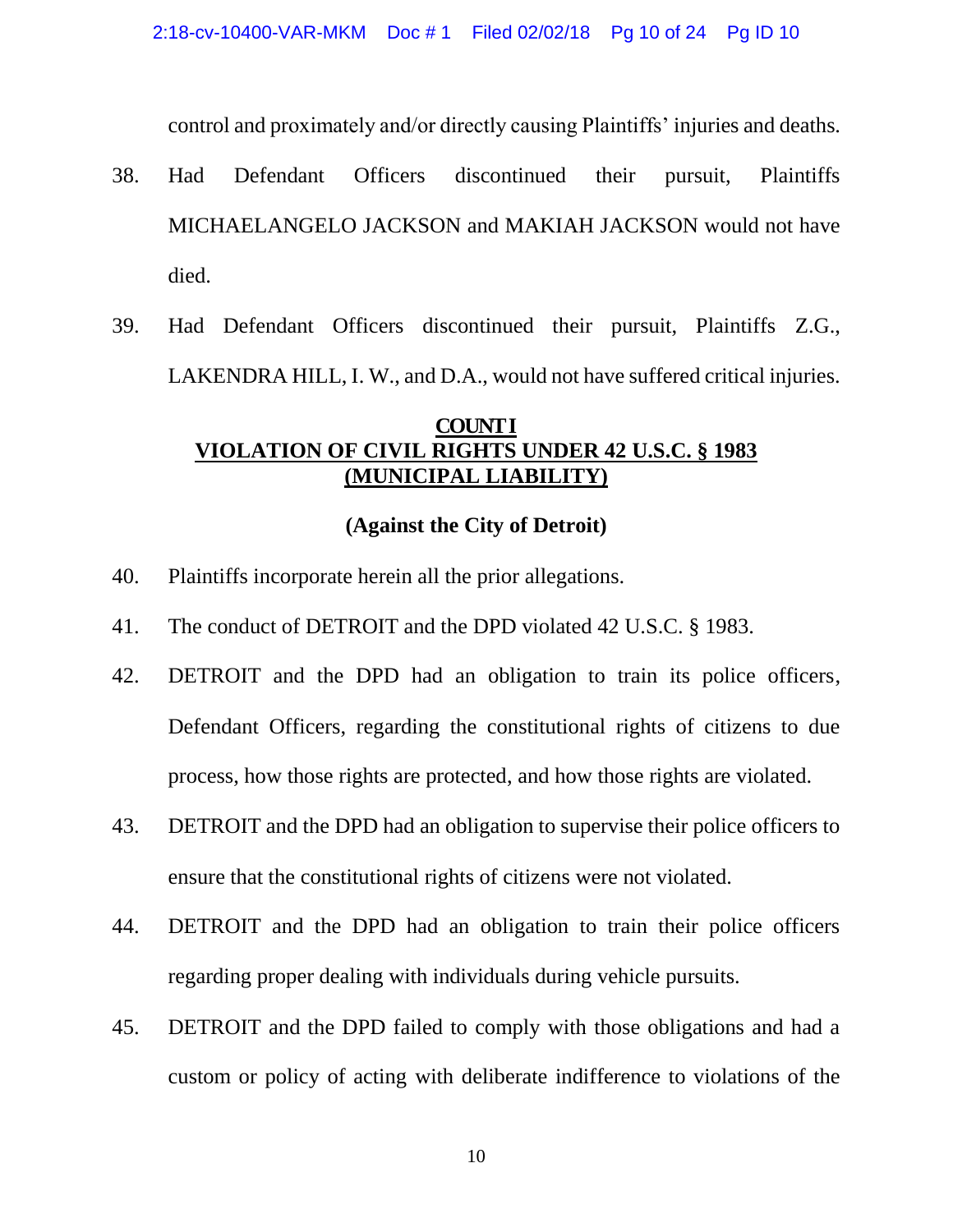constitutional rights of Detroit residents by police officers and had a custom or policy of failing to train and/or failing to supervise police officers regarding the protection/violation of those constitutional rights and regarding proper dealing during vehicle pursuits. The individually named Defendants acted in accordance with that policy and/or custom of the DPD, and the policy and/or DPD's failure to enforce the police and/or customs was the driving force behind the violation of Plaintiffs' constitutional rights.

- 46. By inadequately training and/or supervising their police officers and having a custom or policy of deliberate indifference to the constitutional rights of their citizens, DETROIT and the DPD encouraged and cultivated the conduct which violated Plaintiffs' rights under the Fourth and Fourteenth Amendments of the United States Constitution.
- 47. As a direct and proximate result of Defendants' violation of Plaintiffs' constitutionally-protected rights, Plaintiffs have suffered and will continue to suffer damages into the future, including but not limited to:
	- a. Conscious physical pain and suffering endured by MICHAELANGELO JACKSON and MAKIAH JACKSON during the time between their injury and death;

11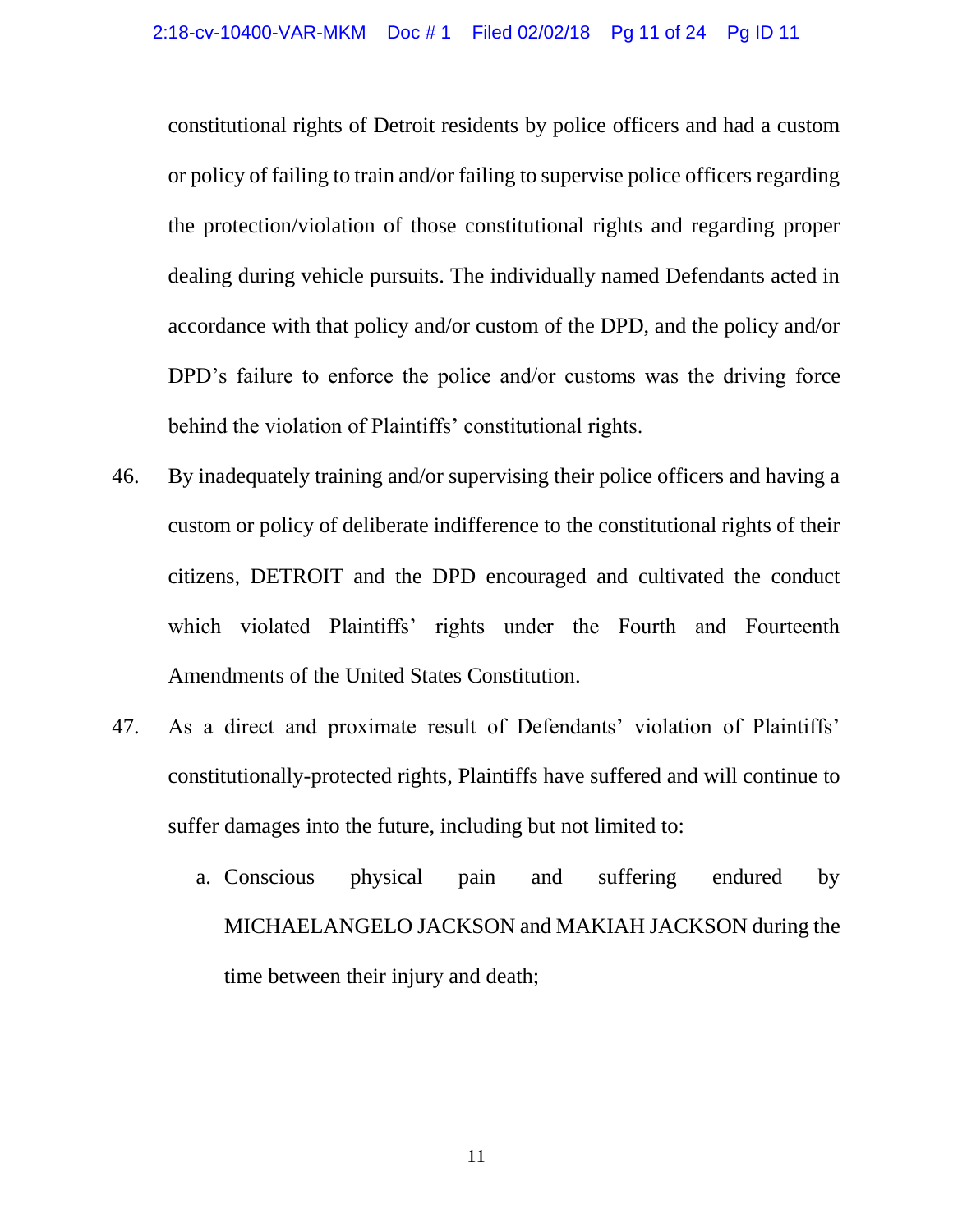- b. Conscious physical pain and suffering endured by Z.G., LAKENDRA HILL, I. W., and D.A., after they were struck by the minivan and/or Camaro.
- c. Medical and hospital expenses;
- d. Funeral and burial expenses;
- e. Loss of financial support and/or future support from MICHAELANGELO JACKSON and MAKIAH JACKSON;
- f. Loss of society and companionship of MICHAELANGELO JACKSON and MAKIAH JACKSON;
- g. Death;
- h. Loss of service;
- i. Loss of gifts and/or other valuable gratuities;
- j. Economic damages;
- k. Other damages, injuries, and consequences that are found to be related to the incident that develops during the course of discovery; and
- l. Any other damages allowed by law.

# **COUNT II VIOLATION OF CIVIL RIGHTS UNDER 42 U.S.C. § 1983 (FOURTH AND FOURTEENTH AMENDMENTS – SUPERVISORY VIOLATIONS)**

# **(Against the Defendant Supervisors)**

48. Plaintiffs incorporate herein all the prior allegations.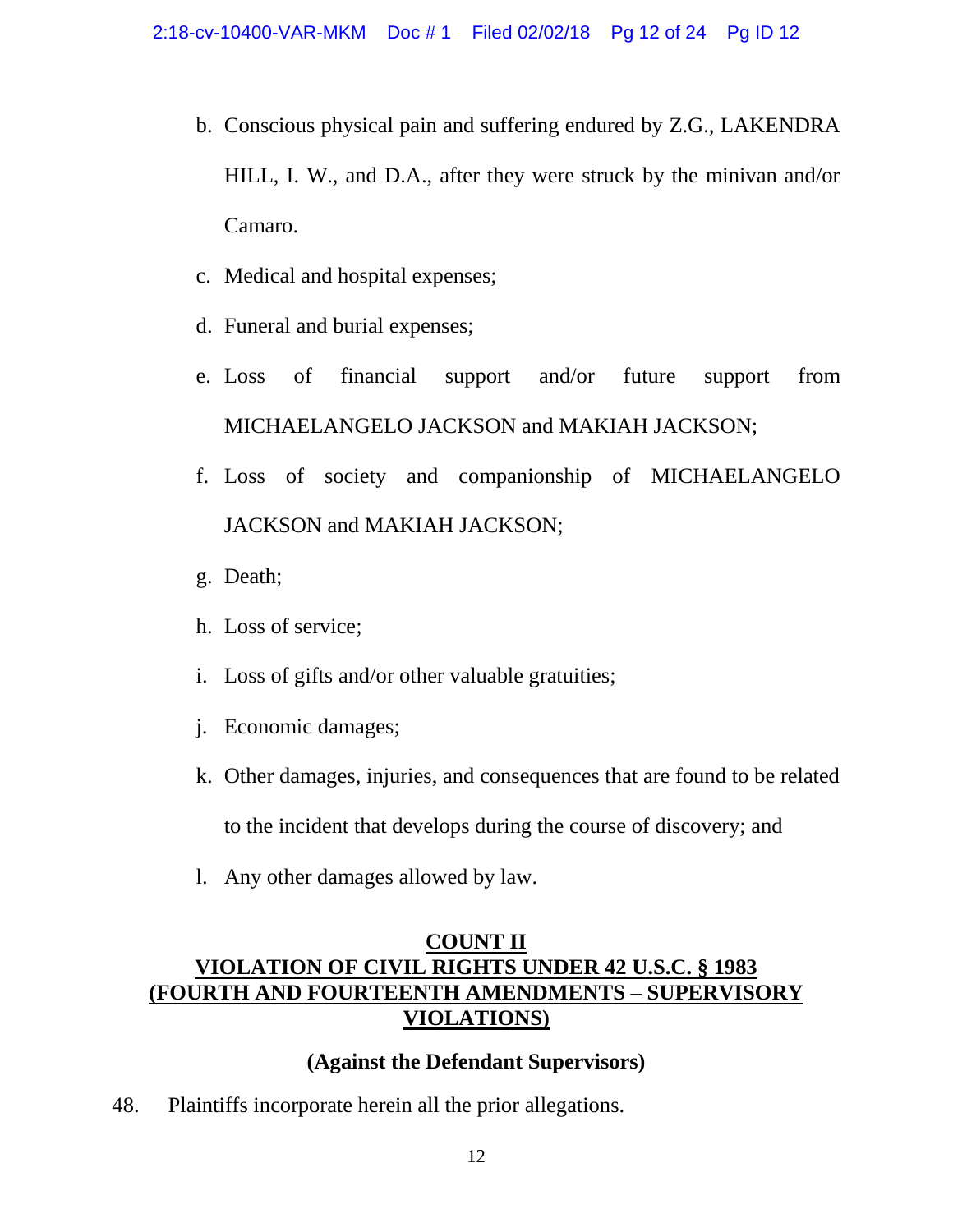- 49. Defendant Supervisors were acting under the color of law in their actions and/or omissions at all times relevant to this action.
- 50. Defendant Supervisors were acting in the capacity of supervisors of and to the DPD and its police officers. As supervisors, Defendant Supervisors were responsible for the training, instruction, supervision, discipline, and control of the Defendant Officers who unlawfully violated Plaintiffs' constitutional rights; caused MICHAELANGELO JACKSON and MAKIAH JACKSON's untimely deaths; and caused Z.G., LAKENDRA HILL, I. W., and D.A.'s injuries.
- 51. Upon information and belief, Defendant Supervisors received complaints about the conduct of the officers with the DPD, including the Defendant Officers who unlawfully violated Plaintiffs' constitutional rights, or in the exercise of due diligence would have perceived that the Defendant Officers had exhibited conduct or disciplinary problems that posed a pervasive and unreasonable risk of harm to citizens like Plaintiffs.
- 52. Defendant Supervisors knew, or in the exercise of due diligence would have known, that the conduct displayed by their officers was likely to violate the constitutional rights of citizens like Plaintiffs.
- 53. Defendant Supervisors failed to take any preventative or remedial measures to guard against the conduct of their officers. The failure of Defendant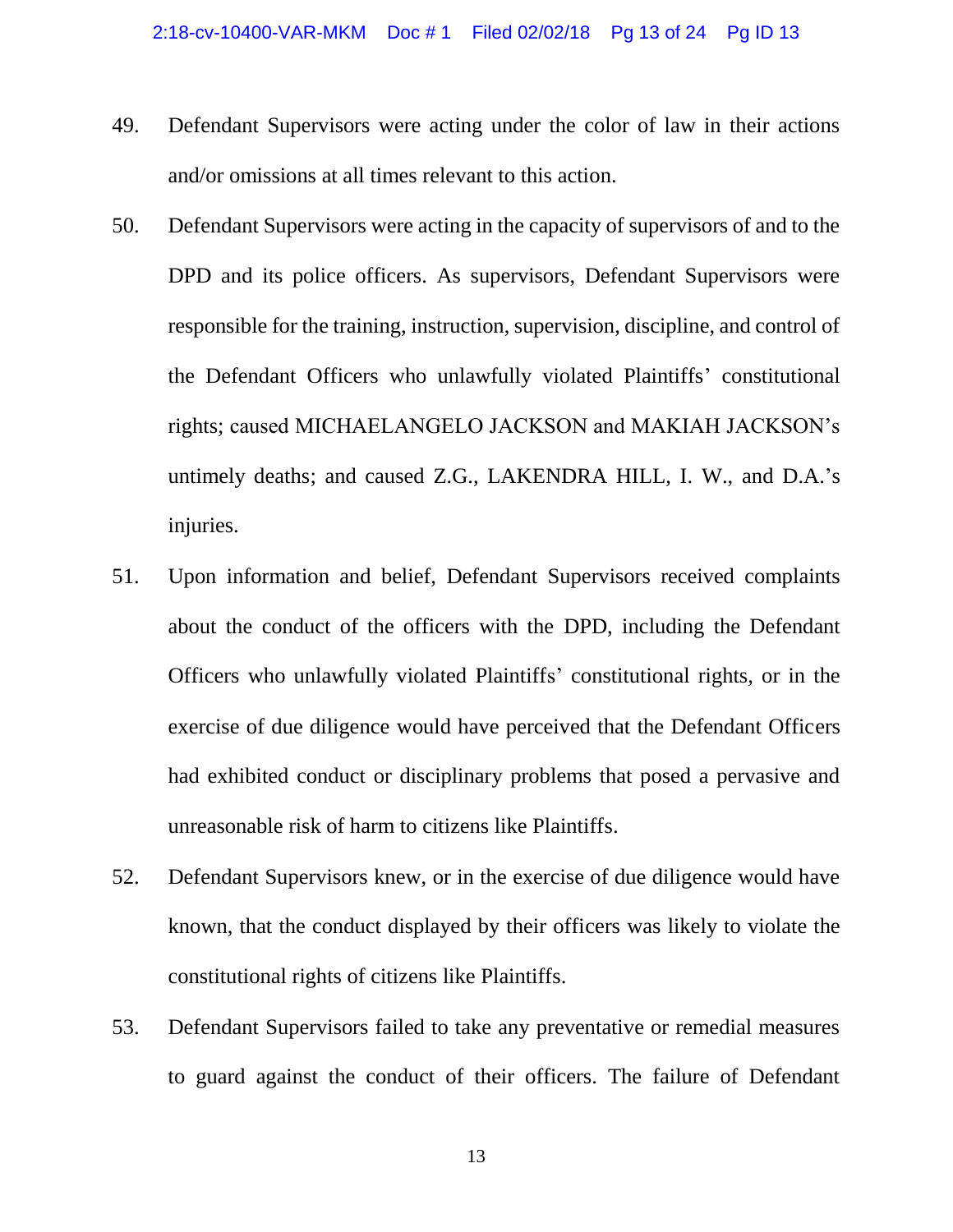Supervisors amounted to gross negligence, deliberate indifference, or deliberate misconduct, which directly caused the deprivations suffered by Plaintiffs. Defendant Supervisors failed to train, instruct, supervise, or discipline the officers of the DPD, and said failures caused Plaintiffs' untimely deaths, injuries, and damages.

- 54. As a direct and proximate result of the Defendant Supervisors' willful violation of Plaintiffs' constitutionally-protected rights, Plaintiffs have suffered and will continue to suffer damage into the future, including, but not limited to:
	- a. Conscious physical pain and suffering endured by MICHAELANGELO JACKSON and MAKIAH JACKSON during the time between their injury and death;
	- b. Conscious physical pain and suffering endured by Z.G., LAKENDRA HILL, I. W., and D.A., after they were struck by the minivan and/or Camaro.
	- c. Medical and hospital expenses;
	- d. Funeral and burial expenses;
	- e. Loss of financial support and/or future support from MICHAELANGELO JACKSON and MAKIAH JACKSON;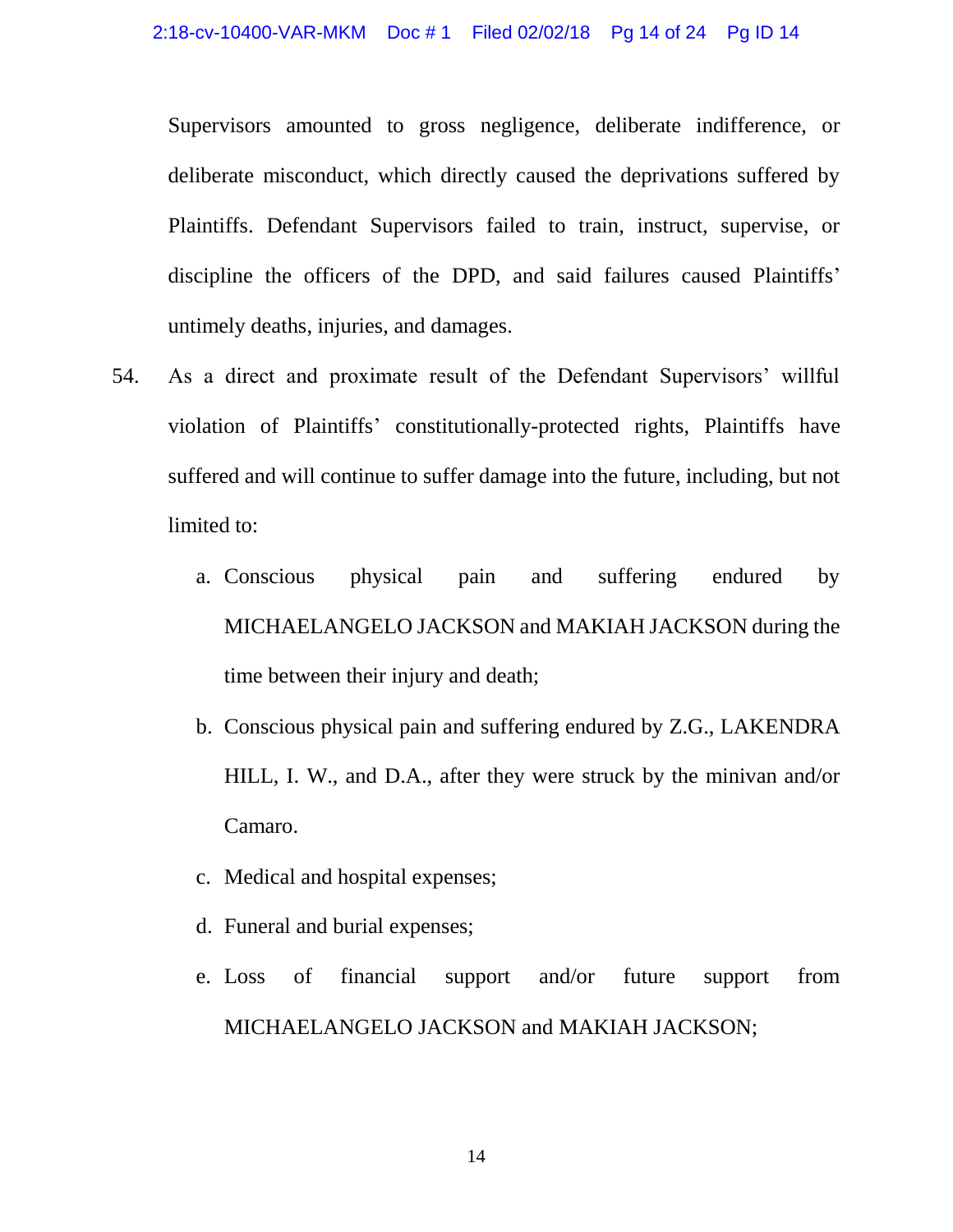- f. Loss of society and companionship of MICHAELANGELO JACKSON and MAKIAH JACKSON;
- g. Death;
- h. Loss of service;
- i. Loss of gifts and/or other valuable gratuities;
- j. Economic damages;
- k. Other damages, injuries, and consequences that are found to be related to the incident that develops during the course of discovery; and
- l. Any other damages allowed by law.

## **COUNT III VIOLATION OF CIVIL RIGHTS UNDER 42 U.S.C. § 1983 (FOURTH AND FOURTEENTH AMENDMENTS – EXCESSIVE FORCE)**

### **(Against the Individual Defendant Officers)**

- 55. Plaintiffs incorporate herein all the prior allegations.
- 56. The above-described deliberate and/or reckless conduct of Defendants was without legal justification.
- 57. At all times relevant, Plaintiffs had a clearly established right to liberty protected in the substantive components of the Due Process Clause of the Fourteenth Amendment to the United States Constitution, including their right to personal safety and bodily integrity, as well as protection from unlawful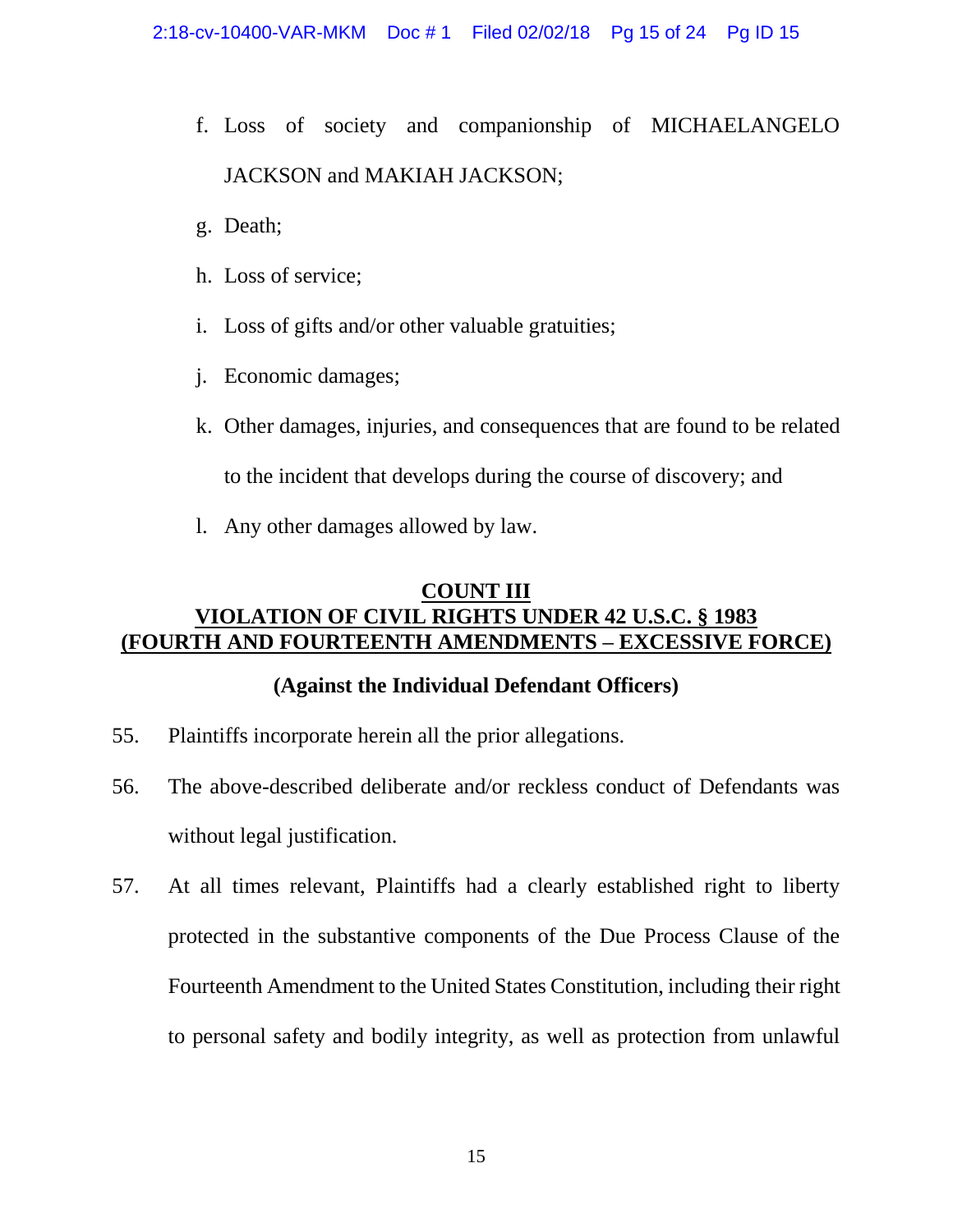seizure, unnecessary force, unreasonable force, and excessive force pursuant to the Fourth Amendment to the United States Constitution.

- 58. At all times relevant, as police officers acting under color of law, the individually named Defendant Officers were required to obey the laws of the United States, including those laws identified under the Fourth and Fourteenth Amendments of the United States Constitution.
- 59. In violation of Plaintiff's clearly established constitutionally-protected right to be free from punishment and deprivation of life and liberty without due process of law under the Fourth and Fourteenth Amendments to the United States Constitution, the individually named Defendant Officers employed unnecessary, unreasonable, and excessive force when pursuing a criminal suspect which proximately resulted in Plaintiffs MICHAELANGELO JACKSON and MAKIAH JACKSON's untimely death; and caused Z.G., LAKENDRA HILL, I. W., and D.A.'s injuries.
- 60. In violation of Plaintiff's clearly established constitutionally-protected right to be free from punishment and deprivation of life and liberty without due process of law under the Fourth and Fourteenth Amendments to the United States Constitution, the individually named Defendant Officers failed to act to prevent the use of unnecessary, unreasonable, and excessive force which proximately resulted in Plaintiffs MICHAELANGELO JACKSON and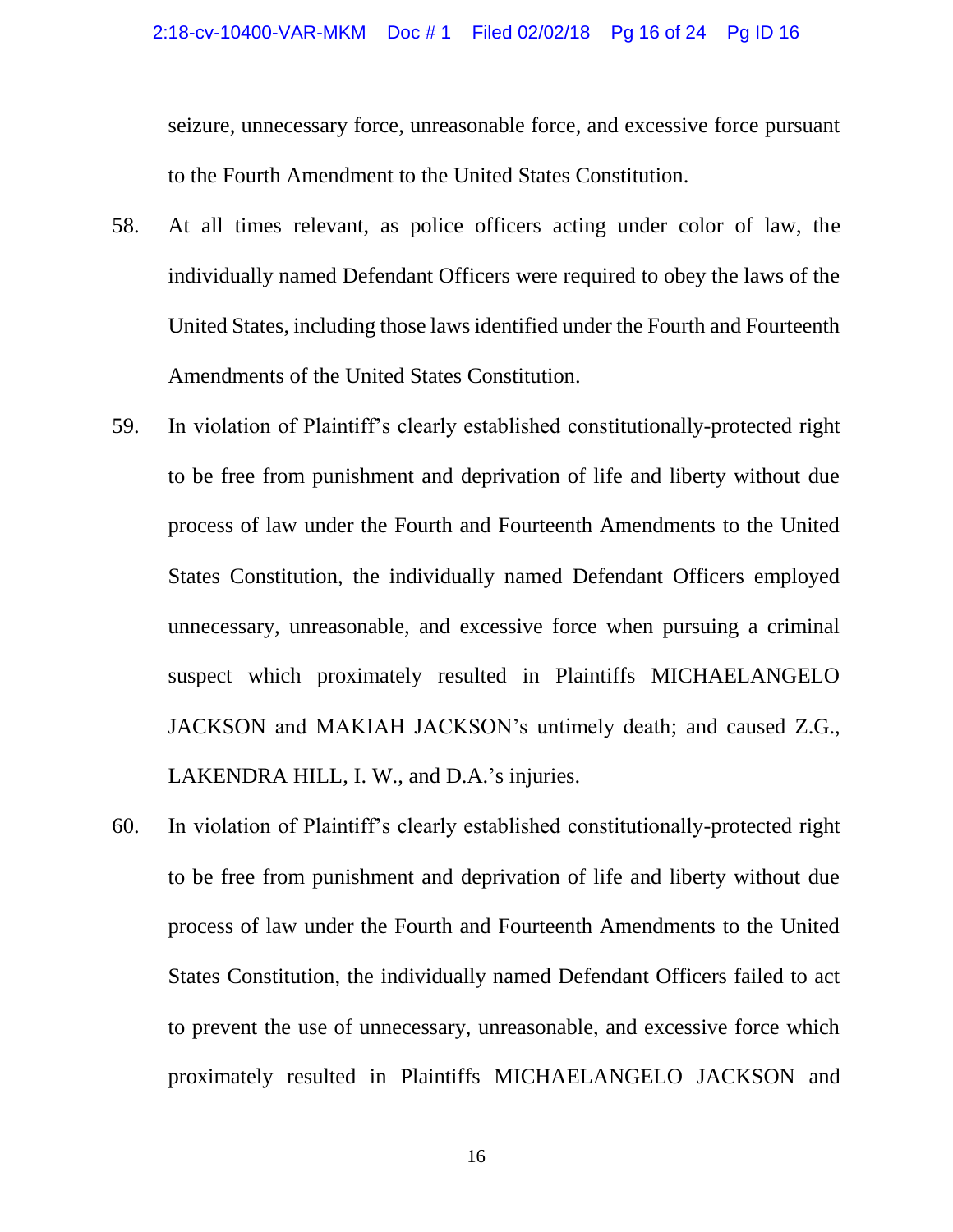MAKIAH JACKSON's untimely death; and caused Z.G., LAKENDRA HILL, I. W., and D.A.'s injuries.

- 61. Pursuant to 42 U.S.C. §§ 1983 and 1988, the individually named Defendant Officers are liable to Plaintiff for all damages allowed under federal law and the Michigan damages statutes. To the extent that the damages allowable and/or recoverable under one or both of the statutes are deemed insufficient to fully compensate Plaintiff and/or to punish or deter the Defendants, this Court must order additional damages to be allowed so as to satisfy any and all such inadequacies.
- 62. The conduct of Defendant Officers was and remains extreme and outrageous subjecting Defendants to punitive damages.
- 63. As a direct and proximate result of the individually named Defendant Officers' willful violation of Plaintiffs' constitutionally-protected rights, Plaintiffs have suffered and will continue to suffer damage into the future, including, but not limited to:
	- a. Conscious physical pain and suffering endured by MICHAELANGELO JACKSON and MAKIAH JACKSON during the time between their injury and death;

17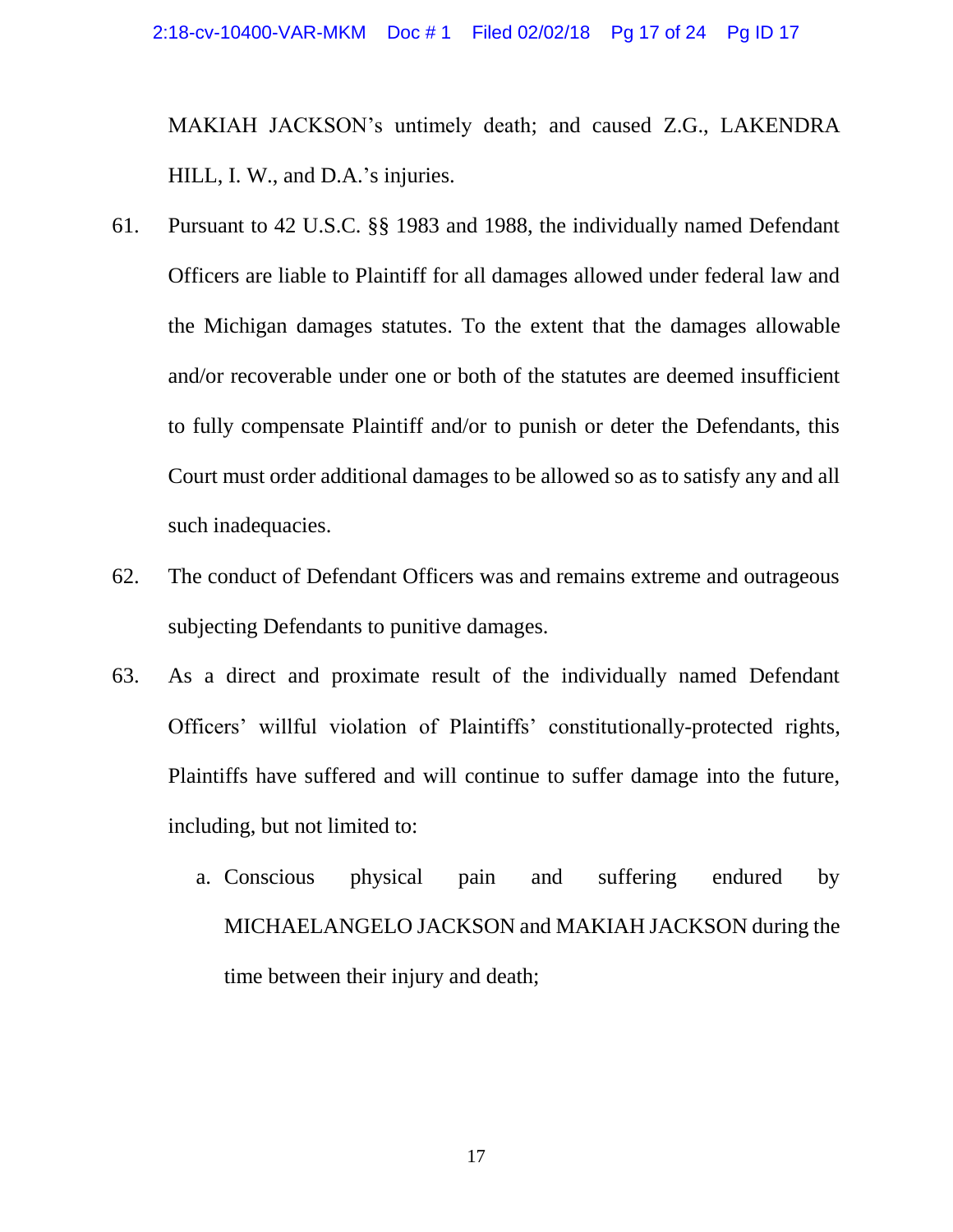- b. Conscious physical pain and suffering endured by Z.G., LAKENDRA HILL, I. W., and D.A.'s after they were struck by the minivan and/or Camaro.
- c. Medical and hospital expenses;
- d. Funeral and burial expenses;
- e. Loss of financial support and/or future support from MICHAELANGELO JACKSON and MAKIAH JACKSON;
- f. Loss of society and companionship of MICHAELANGELO JACKSON and MAKIAH JACKSON;
- g. Death;
- h. Loss of service;
- i. Loss of gifts and/or other valuable gratuities;
- j. Economic damages;
- k. Other damages, injuries, and consequences that are found to be related to the incident that develops during the course of discovery; and
- l. Any other damages allowed by law.

### **COUNT IV VIOLATION OF CIVIL RIGHTS UNDER 42 U.S.C. § 1983 (FOURTEENTH AMENDMENT - STATE CREATED DANGER)**

# **(Against the Individual Defendant Officers)**

64. Plaintiffs incorporate herein all the prior allegations.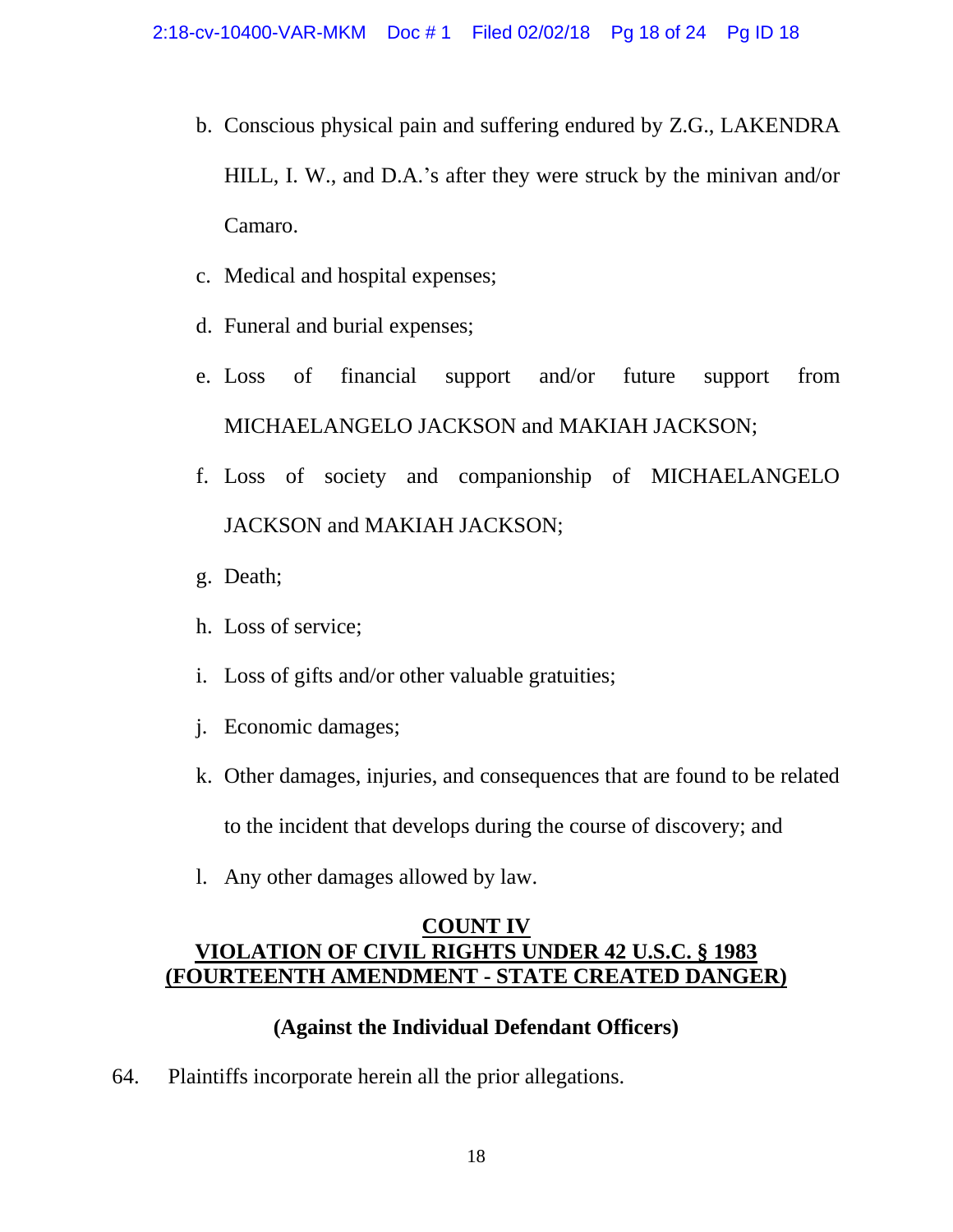- 65. Defendant Officers, at all times relevant, were acting under the color of law in their individual and official capacities as police officers, and their acts and/or omissions were conducted within the scope of their official duties and employment.
- 66. Plaintiffs have a clearly established Constitutional right under the Fourteenth Amendment, such that the state may not deprive a person of life, liberty or property without due process of law.
- 67. Defendants, while acting under color of state law, each acted to expose Plaintiffs to an unreasonable risk of harm – resulting in MICHAELANGELO JACKSON and MAKIAH JACKSON's untimely deaths; and Z.G., LAKENDRA HILL, I. W., and D.A.'s injuries.
- 68. Defendant Officers' actions and/or omissions, with regard to conducting a high-speed police chase through a heavily populated residential neighborhood, were objectively unreasonable in light of the facts and circumstances confronting them, and therefore violated the Fourteenth Amendment rights of Plaintiffs.
- 69. Defendant Officers' actions and/or omissions were reckless, callous, and/or deliberately indifferent to Plaintiffs' constitutionally protected rights. These actions and/or omissions shock the conscious and violated the Fourteenth Amendment rights of Plaintiffs.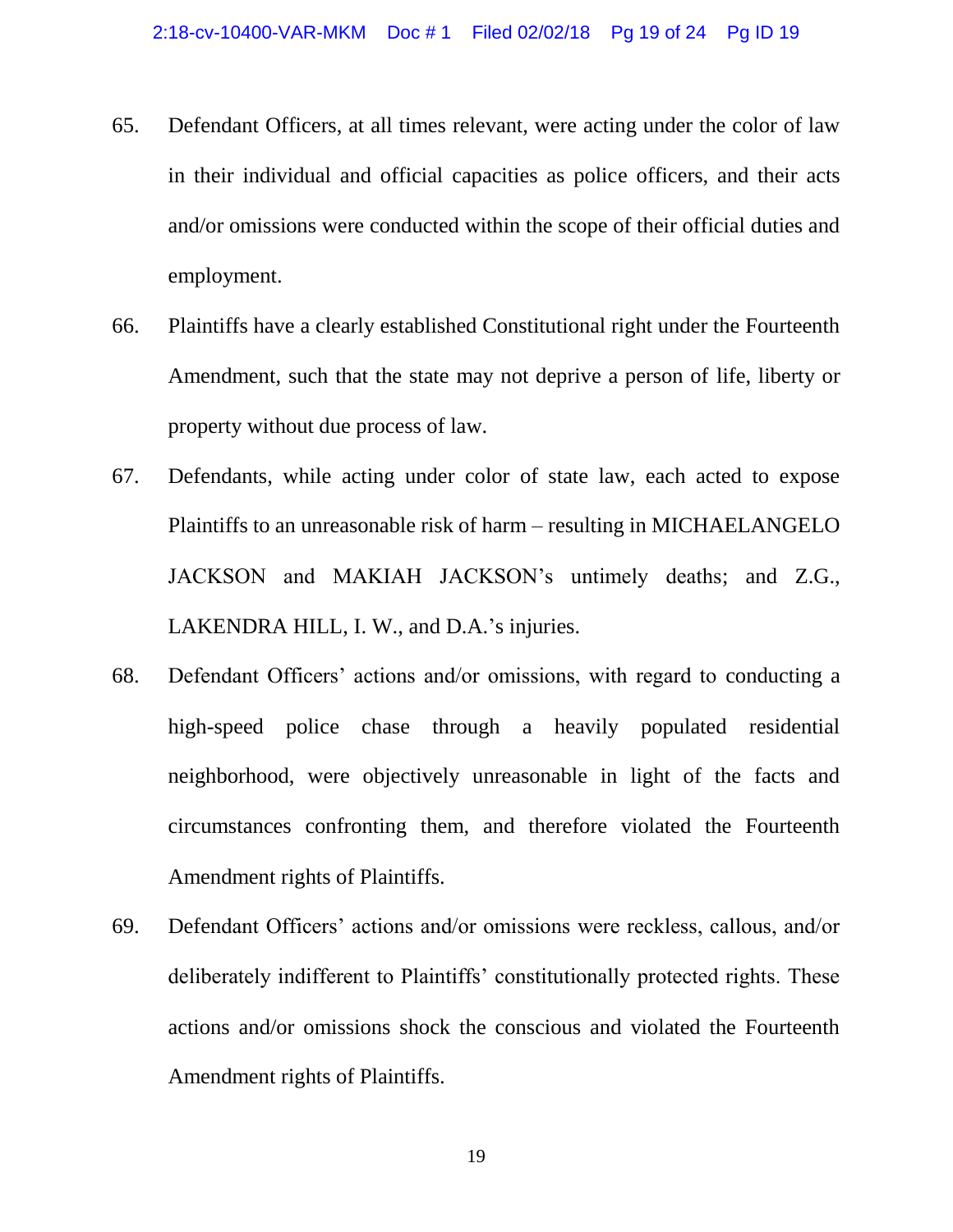- 70. Defendant Officers acted with a deliberate indifference to a known and/or obvious danger.
- 71. Defendant Officers created and/or increased the danger facing Plaintiffs.
- 72. Defendant Officers' actions constituted gross negligence, because they were so reckless as to demonstrate a substantial lack of concern for whether an injury would result.
- 73. As a direct and proximate result of the individually named Defendant Officers' willful violation of Plaintiffs' constitutionally-protected rights, Plaintiffs have suffered and will continue to suffer damage into the future, including, but not limited to:
	- a. Conscious physical pain and suffering endured by MICHAELANGELO JACKSON and MAKIAH JACKSON during the time between their injury and death;
	- b. Conscious physical pain and suffering endured by Z.G., LAKENDRA HILL, I. W., and D.A., after they were struck by the minivan and/or Camaro.
	- c. Medical and hospital expenses;
	- d. Funeral and burial expenses;
	- e. Loss of financial support and/or future support from MICHAELANGELO JACKSON and MAKIAH JACKSON;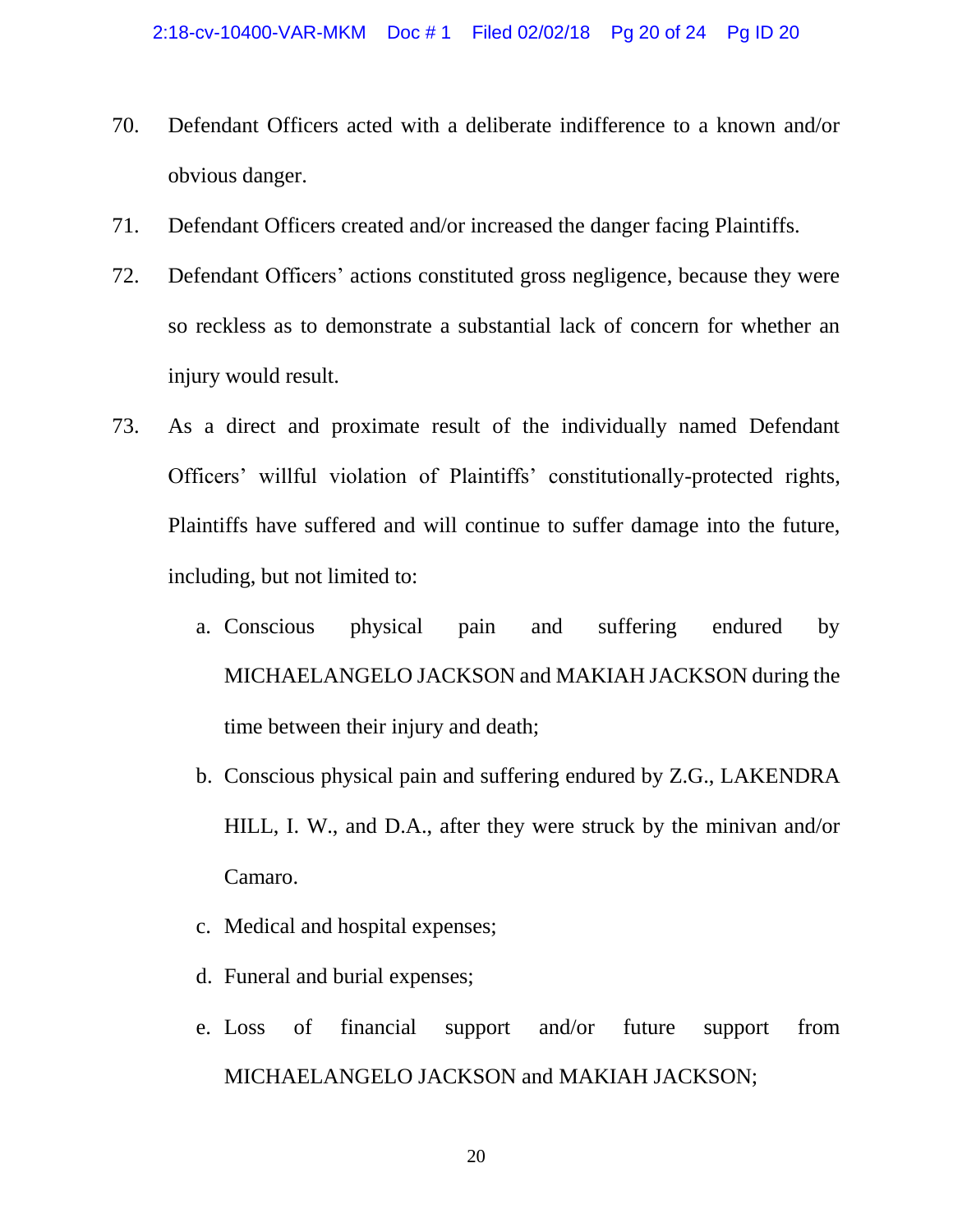- f. Loss of society and companionship of MICHAELANGELO JACKSON and MAKIAH JACKSON;
- g. Death;
- h. Loss of service;
- i. Loss of gifts and/or other valuable gratuities;
- j. Economic damages;
- k. Other damages, injuries, and consequences that are found to be related to the incident that develops during the course of discovery; and
- l. Any other damages allowed by law.

## **COUNT V VIOLATION OF CIVIL RIGHTS UNDER 42 U.S.C. § 1983 (FOURTH AMENDMENT – FAILURE TO INTERVENE)**

# **(Against the Individual Defendant Officers)**

- 74. Plaintiffs incorporate herein all the prior allegations.
- 75. Each Defendant Officer had a duty to intervene when other Defendant Officers were violating Plaintiffs' rights under the Fourth and Fourteenth Amendments to the United States Constitution and 42 U.S.C. § 1983, which in effect, resulted in Plaintiffs MICHAELANGELO JACKSON and MAKIAH JACKSON's untimely death; and Z.G., LAKENDRA HILL, I. W., and D.A.'s injuries.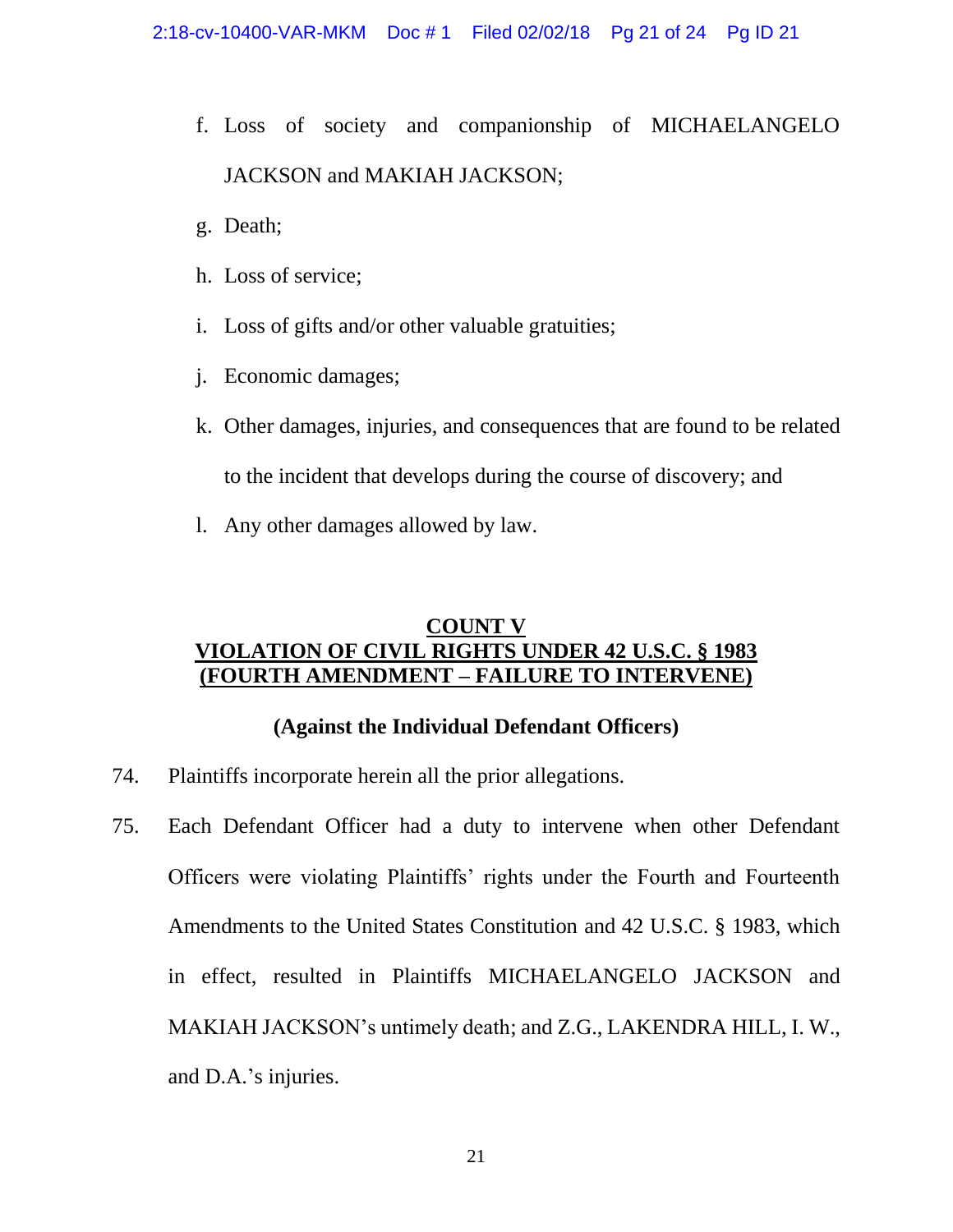- 76. Defendant Officers observed and/or had reason to know that excessive force amounting to a constitutional violation of Plaintiffs' rights was inevitable when they pursued a criminal suspect at over 100mph in a heavily populated residential neighborhood without a legitimate goal and/or justification.
- 77. Defendant Officers had the opportunity and means to prevent the excessive force and punishment and/or violation of Plaintiffs' rights from occurring.
- 78. Defendant Officers were acting with deliberate indifference to the above described acts which were inevitably inflicted upon Plaintiffs, and as such, were the proximate cause of Plaintiffs MICHAELANGELO JACKSON and MAKIAH JACKSON's untimely death; and Z.G., LAKENDRA HILL, I. W., and D.A.'s injuries.
- 79. The foregoing conduct by Defendant Officers itself amounted to a constitutional violation of Plaintiffs' rights under the Fourth and Fourteenth Amendments to the United States Constitution.
- 80. As a direct and proximate result of the individually named Defendant Officers' willful violation of Plaintiffs' constitutionally-protected rights, Plaintiffs have suffered and will continue to suffer damage into the future, including but not limited to: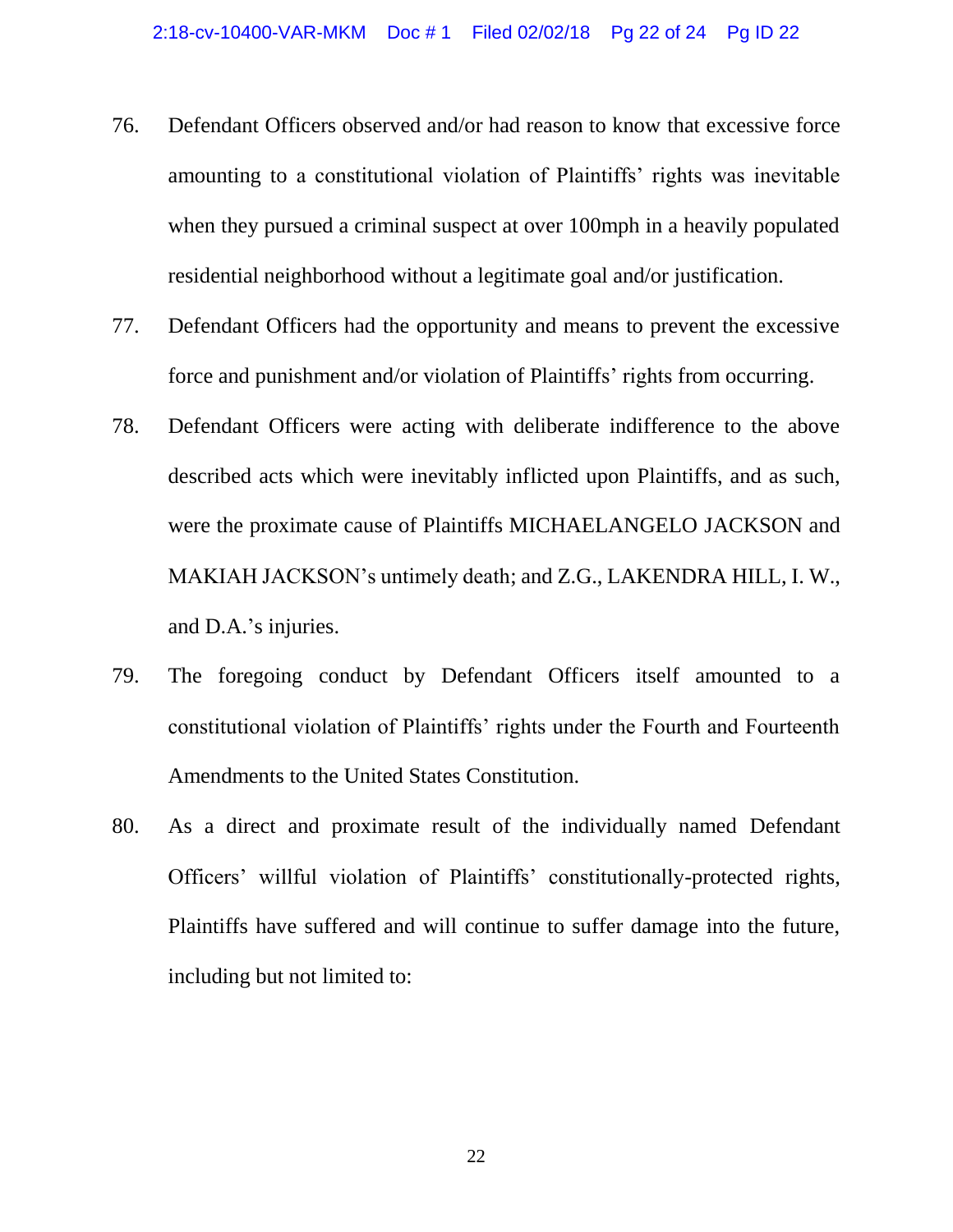- a. Conscious physical pain and suffering endured by MICHAELANGELO JACKSON and MAKIAH JACKSON during the time between their injury and death;
- b. Conscious physical pain and suffering endured by Z.G., LAKENDRA HILL, I. W., and D.A., after they were struck by the minivan and/or Camaro.
- c. Medical and hospital expenses;
- d. Funeral and burial expenses;
- e. Loss of financial support and/or future support from MICHAELANGELO JACKSON and MAKIAH JACKSON;
- f. Loss of society and companionship of MICHAELANGELO JACKSON and MAKIAH JACKSON;
- g. Death;
- h. Loss of service;
- i. Loss of gifts and/or other valuable gratuities;
- j. Economic damages;
- k. Other damages, injuries, and consequences that are found to be related to the incident that develops during the course of discovery; and
- l. Any other damages allowed by law.